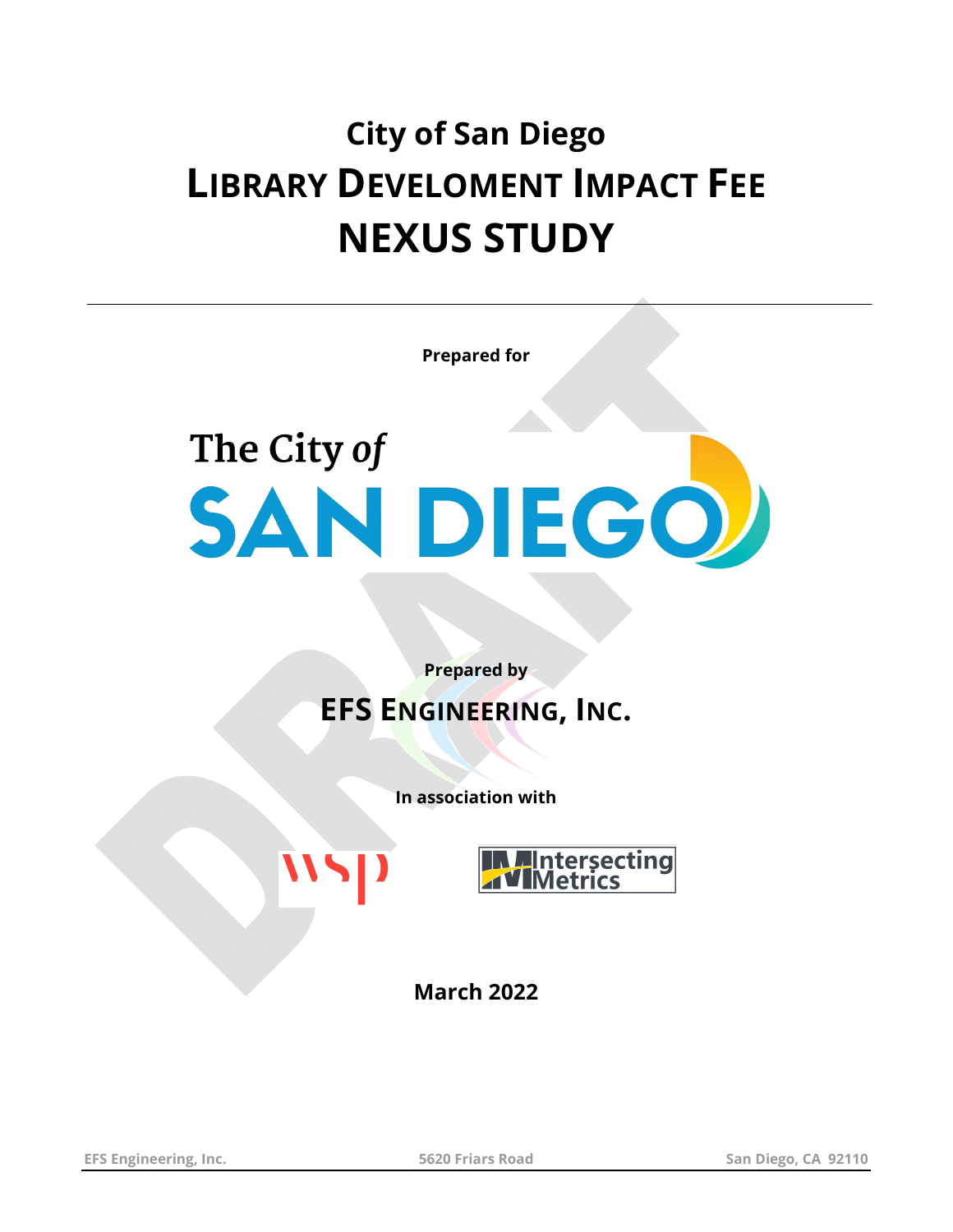# **Table of Contents**

#### **List of Figures**

Figure 1: San Diego Public Library Locations

#### **List of Tables**

- Table 1: Library Improvements and Service Population
- Summary of Improvements & Unit Costs Table 2:
- Improvements & Cost Per Service Population Table 3:

#### **Appendices**

Appendix A: Library Development Impact Fee Program - Unit Cost Analysis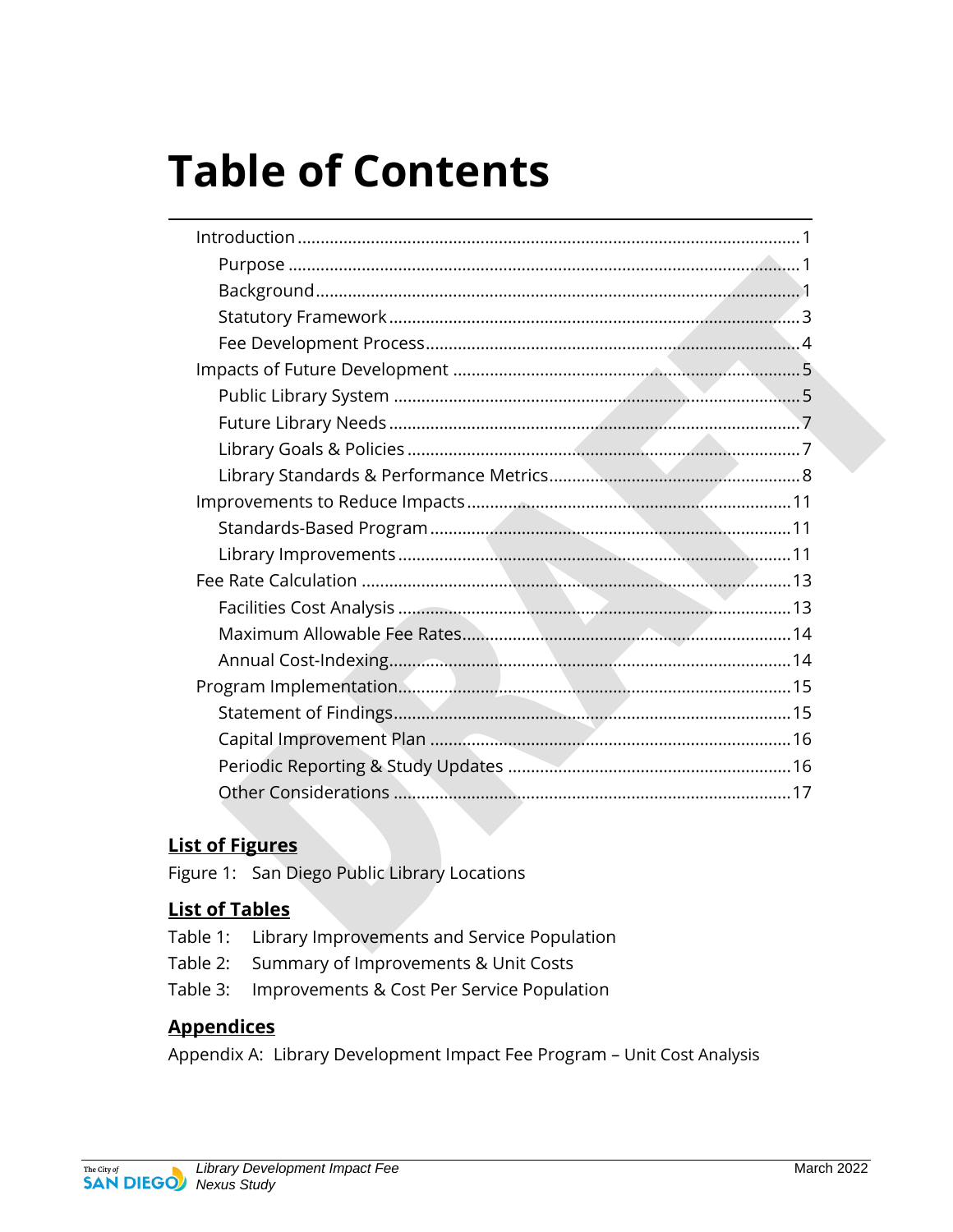### **Introduction**

#### **Purpose**

The purpose of this Nexus Study is to document and summarize information supporting the development and implementation of an impact fee program to fund library facilities needed to accommodate growth in the City of San Diego (City). The proposed "Library Development Impact Fee" (Library DIF) will be used to fund a variety of library capital improvements to accommodate future growth, in a manner consistent with goals and policies set forth in the *City of San Diego General Plan* and the *San Diego Public Library Master Plan Framework*.

#### **Background**

The following section provides a brief summary of local codes, plans, technical reports, and legislative actions relevant to the development of the proposed Library DIF.

#### *San Diego Municipal Code*

In furtherance of City policies related to the maintenance of an effective facilities financing program, the City Council approved *San Diego Municipal Code* (SDMC) §142.0640 (under Ordinance O-18451 N.S., adopted on December 9, 1997) that set forth certain requirements to ensure the impact of new development is mitigated through payment of appropriate fees.



#### *City of San Diego General Plan*

The *City of San Diego General Plan* (General Plan) was adopted on March 10, 2008 by City Council Resolution R-303473. Portions of the General Plan have been updated over the years. The General Plan's *Public Facilities, Services and Safety Element* (updated June 15, 2018) calls for the implementation of financing strategies to address existing and future public facility needs citywide, including specific goals, policies and standards for libraries.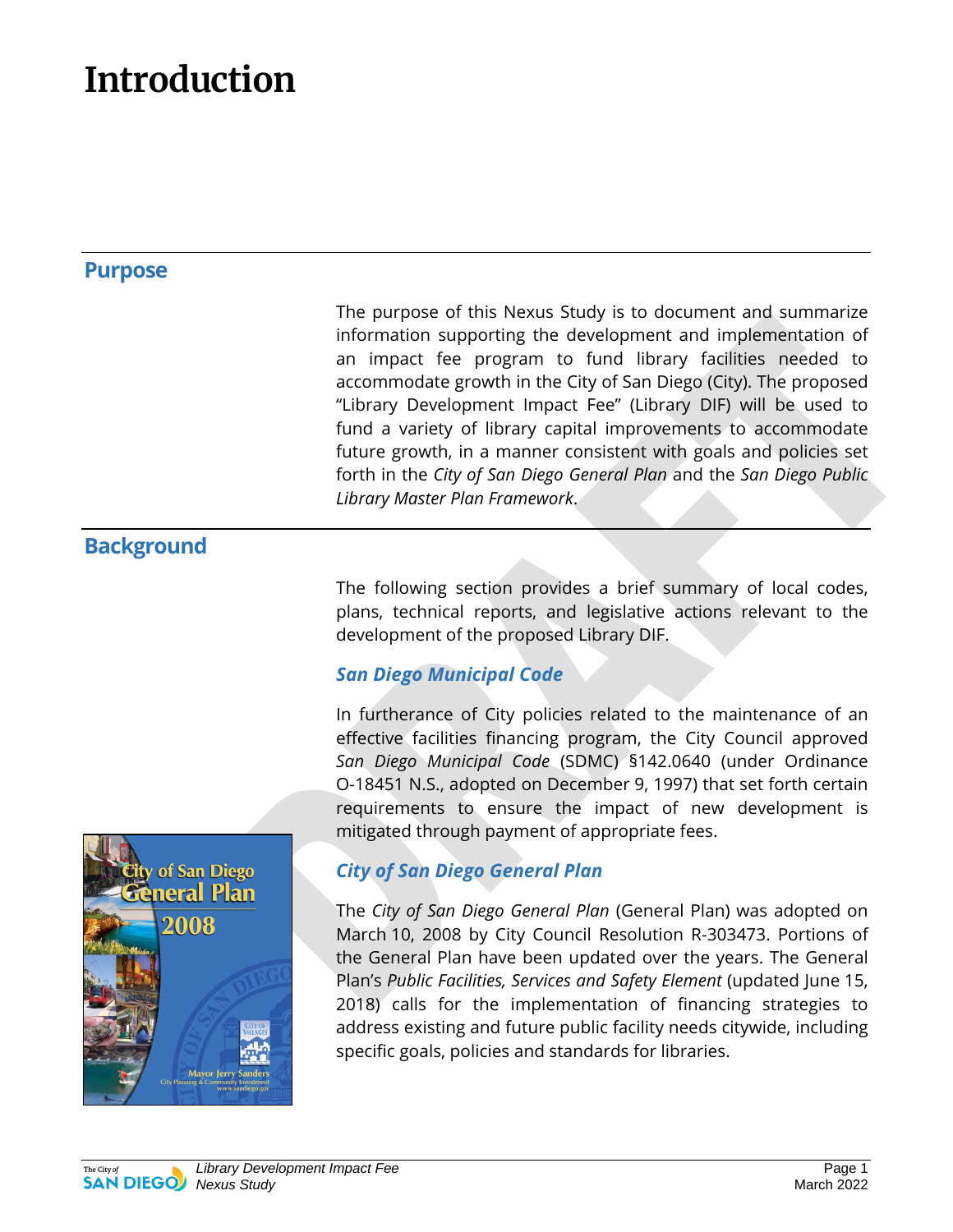



#### *Assembly Bill 602 (Grayson, 2021)*

On September 28, 2021, Governor Newsom signed Assembly Bill 602 (AB 602). AB 602 sets forth several new substantive and procedural requirements for impact fee studies adopted on or after January 1, 2022, and additional provisions applicable to nexus studies adopted after July 1, 2022.

#### *San Diego Public Library Master Plan Framework*

The City retained a consultant team (Group 4 Architecture, Research + Planning, Inc. and Carson Block Consulting, Inc.) to develop a *San Diego Public Library Master Plan Framework* (Master Plan Framework) setting forth a comprehensive vision and guiding principles for future development and improvement of the library network. The Master Plan Framework (dated November 2021) proposes a set of principles, concepts, and considerations to guide City investments in the library network over the next 20 years, including strategies for building an equitable, resilient, and high-performing library network.

#### *Build Better SD Initiative*

*Build Better SD* is a citywide initiative to support the City's equity, access, conservation and sustainability goals. The initiative prioritizes the delivery of safe and enjoyable parks; secure and convenient spaces to gather, interact, bike, walk and roll; and immersive and interactive libraries. Among other things, *Build Better SD* will:

- Align the City's General Plan with new policies that will prioritize investments in areas with the greatest needs and create opportunities to gather valuable community input. This will ensure public spaces and facilities truly meet the needs of those they are intended to serve and can be delivered to more people more quickly.
- ♦ Amend the SDMC to implement these new policies that promote more investments in public spaces for all the people that live, work and play in the City.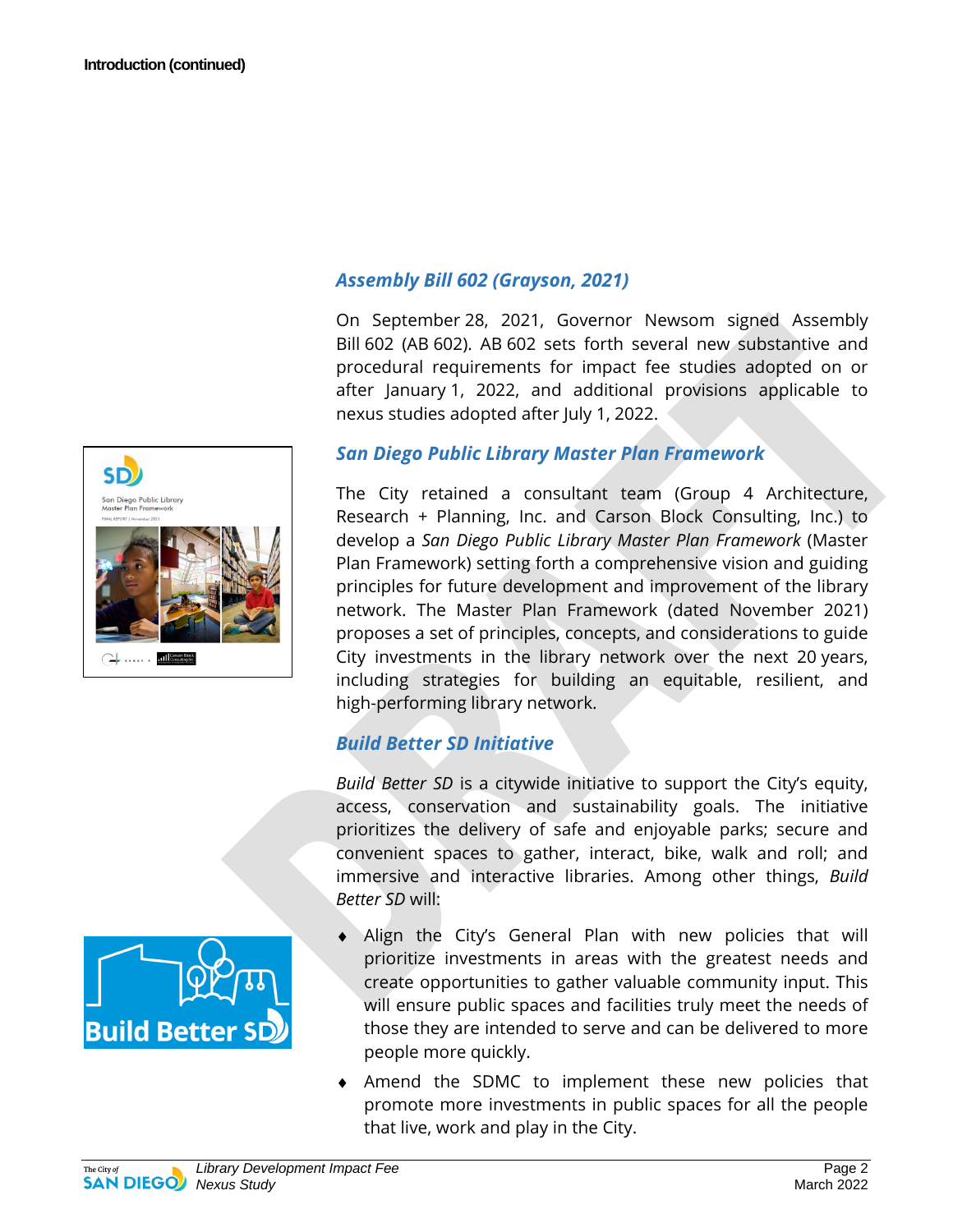- Improve the Regional Transportation Congestion Improvement Program (RTCIP) to align with the City's vision to create neighborhoods where people can safely and enjoyably bike, walk, roll or take transit, and to produce housing units of all sizes.
- ♦ Update Development Impact Fee structure to streamline public investments and further equitable policies, with an emphasis on prioritizing investment in neighborhoods with the greatest needs and delivering more infrastructure to more people, more quickly.

#### **Statutory Framework**

Local agencies may charge development impact fees pursuant to the *Mitigation Fee Act* (California Government Code §66000 et seq.) to finance the cost of public facilities or services needed to serve or mitigate the effects of development. A development impact fee is a monetary exaction, not a property-related tax or special assessment within the meaning of *Proposition 218* (California Constitution, Article XIII). Impact fees are a commonly-used and well-accepted means of mitigating the impacts created by future growth. Public agencies regularly levy impact fees on new development to fund a variety of public facilities, including roads, fire-rescue, sewer and water facilities, libraries, parks, and schools.

The proposed Library DIF has been developed and will be implemented in accordance with the *Mitigation Fee Act*. Prior to establishing, increasing, or imposing an impact fee, the *Mitigation Fee Act* requires the local agency to make the following findings:

- Identify the purpose of the fee (Government Code §66001(a)(1));
- ♦ Identify the use for the fee and the facilities to be built (Government Code §66001(a)(2));
- ♦ Determine a reasonable relationship between the fee's use and the type of development project on which the fee is imposed (Government Code §66001(a)(3));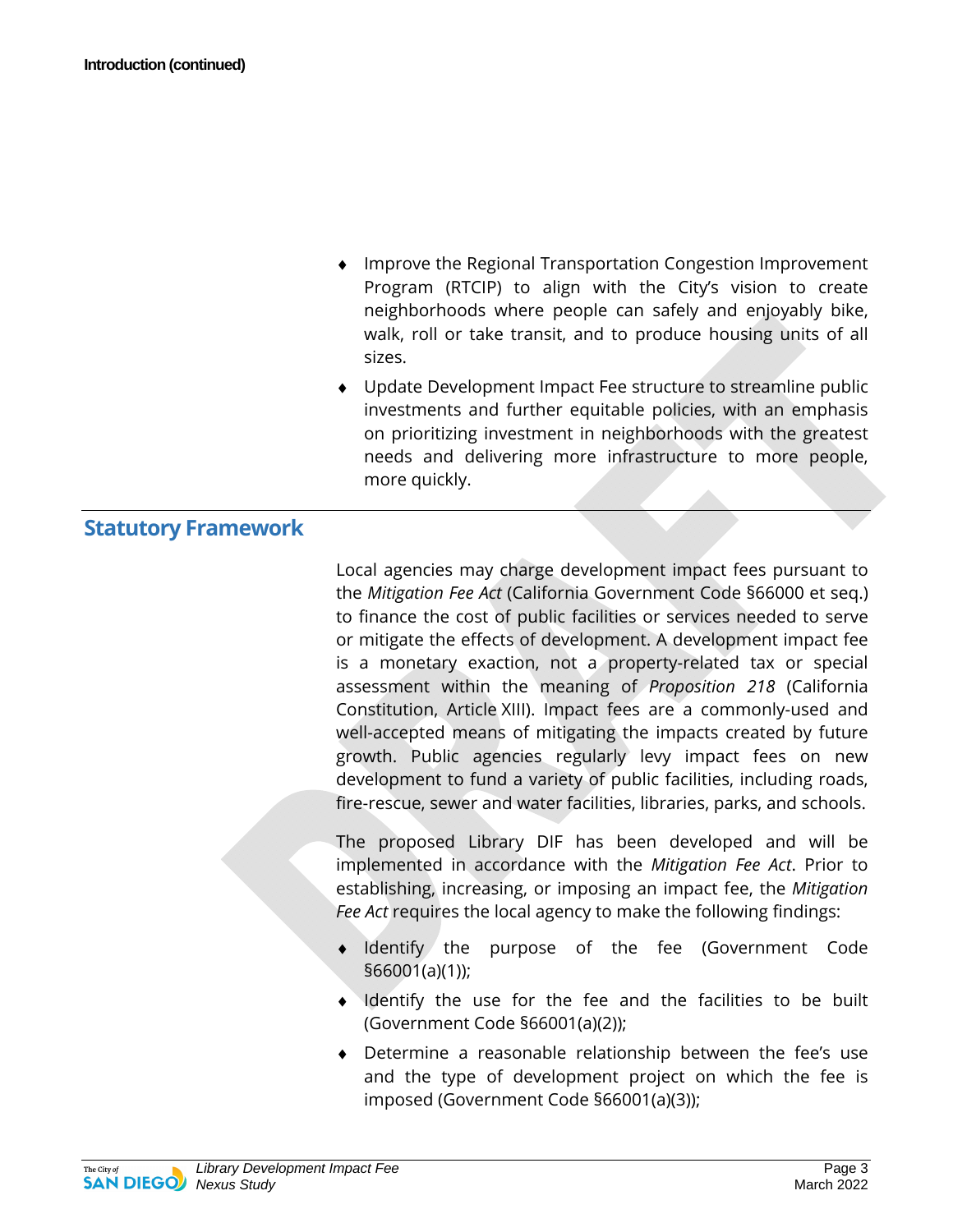- ♦ Determine a reasonable relationship between the need for the public facility and the type of development project (Government Code §66001(a)(4)); and
- ♦ Determine a reasonable relationship between the amount of the fee and the cost of the facility attributable to development (Government Code §66001(b)).

For purposes of the subject fee program, a statement of requisite findings is presented in the "Program Implementation" section of this report.

#### **Fee Development Process**

The remainder of this report summarizes the process by which the Library DIF was developed, as presented in the following sections:

- Impacts of Future Development
- Improvements to Reduce Impacts
- **Fee Rate Calculation**
- Program Implementation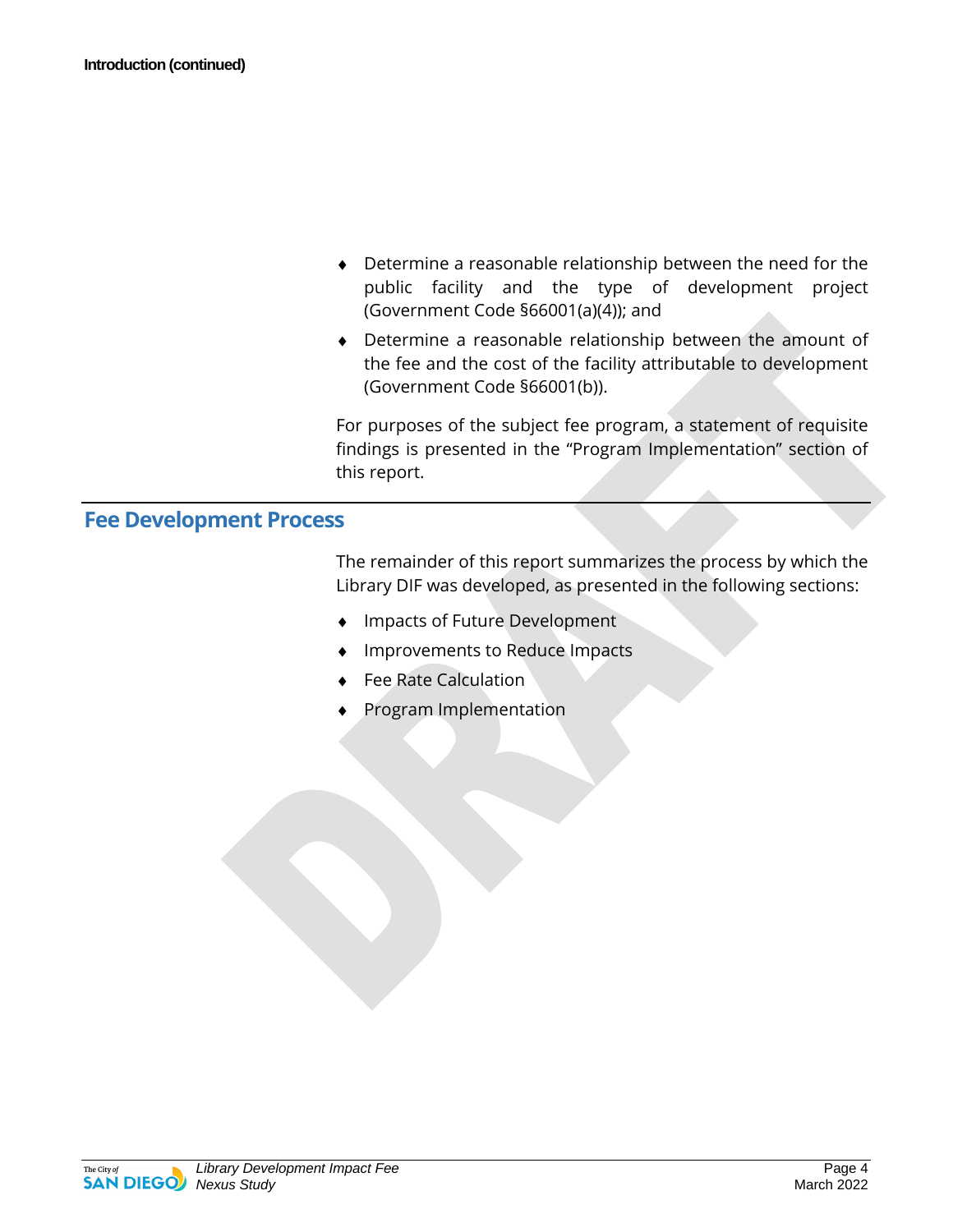### **Impacts of Future Development**

#### **Public Library System**

The mission the San Diego Public Library (SDPL) is "[t]o inspire lifelong learning through connections to knowledge and each other." (*Library Tactical Plan*, August 2018). Per the General Plan, SDPL "…is a vital learning presence in the community, providing information objectively and offering lifelong learning opportunities to every citizen through the system's Central Library and 35 branches…" As generally shown in **Figure 1**, "[t]he Central Library functions as the hub of the library system, and all branches are vitally linked to it for the delivery of their services. Not only does the Central Library serve as the headquarters for the system, but it also supplements the limited collections which branch libraries can offer."

As noted in the Master Plan Framework, "[d]espite…substantial investment, there are still striking inequities among San Diego's diverse communities in terms of their access to library services, technology, spaces, and resources. More than half of its 35 branch libraries were not improved through the [City's *Library Building Plan* (LBP)] — including many branches in San Diego's older and less affluent communities. Many of these branches are small, crowded, and unable to meet the breadth and diversity of their communities' needs. Many of these same buildings also have moderate to major deferred maintenance backlogs, putting them in stark contrast with the accessible, comfortable, and welcoming experience in San Diego's newer and renewed libraries. Although the LBP significantly expanded library space in San Diego, it has not been enough to stay ahead of strong community growth."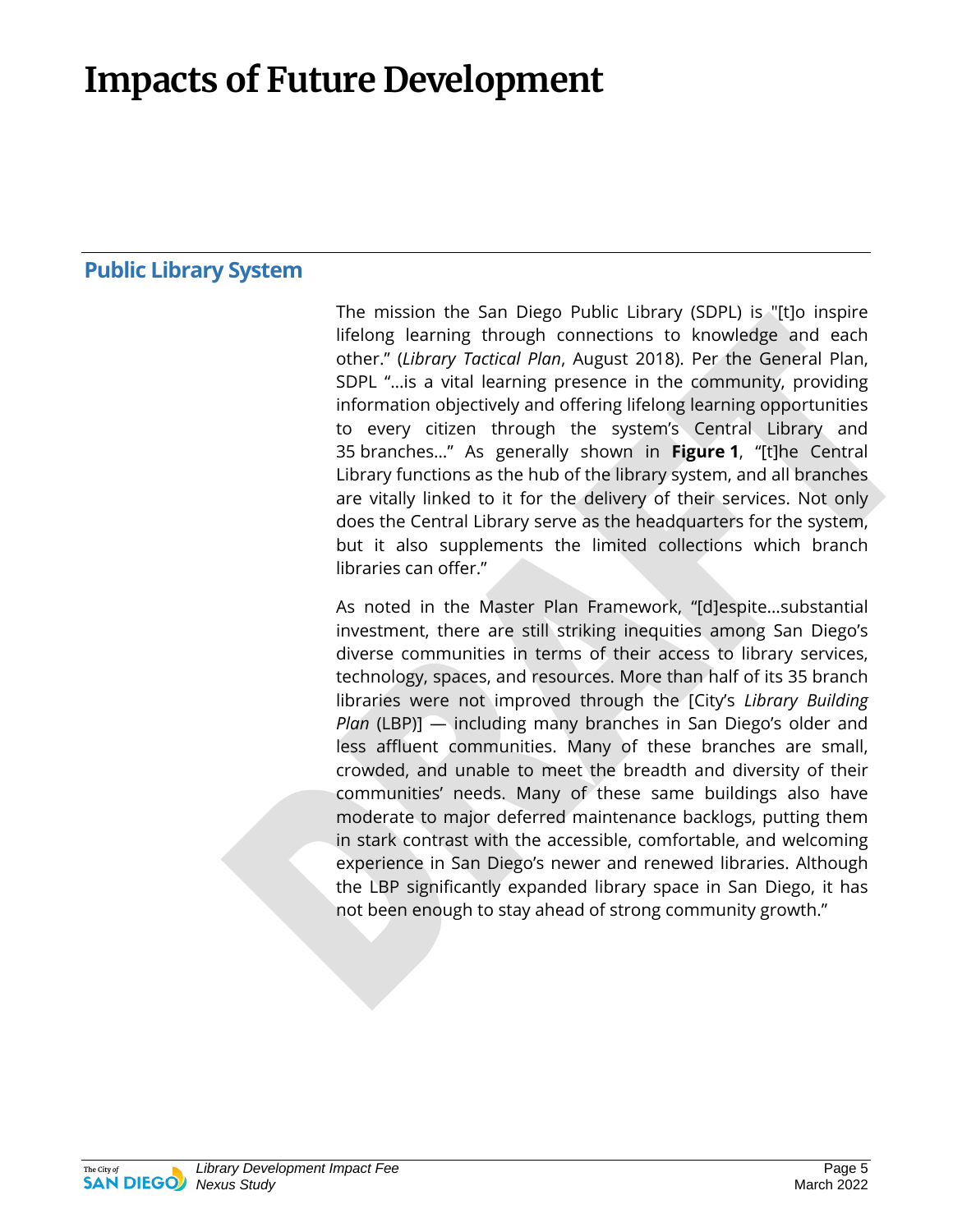

SOURCE: *San Diego Public Library Master Plan Framework* (November 2021).

#### **FIGURE 1: San Diego Public Library Locations**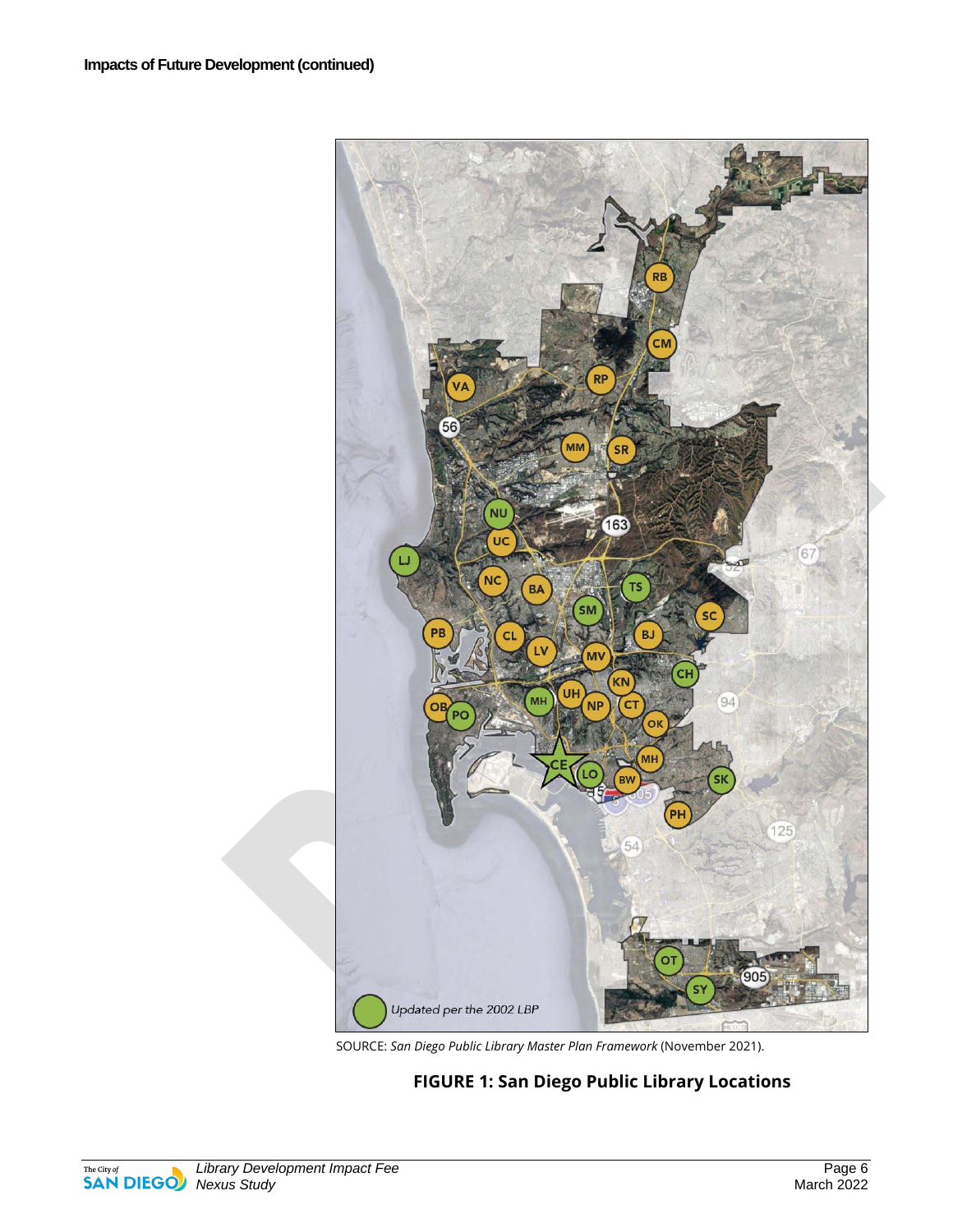#### **Future Library Needs**

Future development (and associated growth in service population) within the City will cause increased demand for library services. The term "service population" refers to the population (residents and employees) within the City's library service area. Without a corresponding investment in library improvements, this increased demand will result in sub-standard service levels, inadequate coverage, and other service inequities. The proposed Library DIF will be used to fund library improvements throughout the City in a manner consistent with the goals and policies set forth in the General Plan and Master Plan Framework.

As noted in the Master Plan Framework, SDPL's facilities and "…resources are stretched thin — and future population growth will only increase the strain. More — and more stable — funding will enable SDPL to better address…community needs, [and] plan for program growth…" The General Plan further acknowledges that "[w]hile available and applied technologies continue to influence the modern evolution of the library system, the need for physical library facilities will remain an integral aspect of the City's public services."

#### **Library Goals & Policies**

The General Plan's *Public Facilities, Services and Safety Element* sets forth the following goals for the library system:

- ♦ A library system that contributes to the quality of life through quality library collections, technologically improved services, and welcoming environments.
- A library system that is responsive to the specialized needs and desires of individual communities.

Further, the General Plan's *Public Facilities, Services and Safety Element* sets forth the following policies to help achieve the defined goals for library system: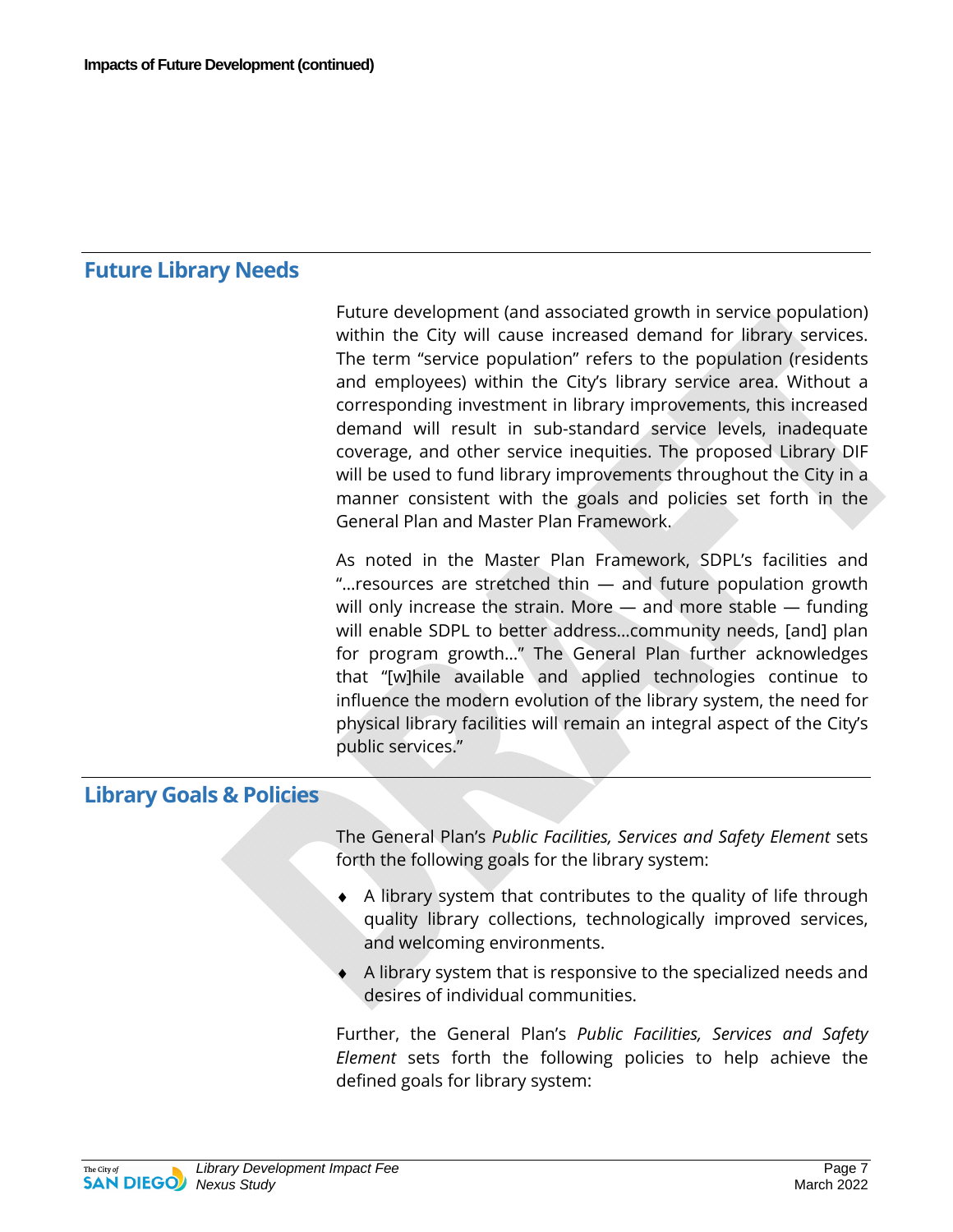- ♦ Develop and maintain a Central Library to adequately support the branch libraries and serve as a major resource library for the region and beyond.
- ♦ Design all libraries with a minimum of 15,000 square feet of dedicated library space, with adjustments for communityspecific needs. Library design should incorporate public input to address the needs of the intended service area.
- ♦ Plan for larger library facilities that can serve multiple communities and accommodate sufficient space to serve the larger service area and maximize operational and capital efficiencies.
- ♦ Build new library facilities to meet energy efficiency and environmental requirements consistent with sustainable development policies.
- ♦ Plan new library facilities to maximize accessibility to village centers, public transit, or schools.
- ♦ Design libraries to provide consistent and equitable services as communities grow in order to maintain service levels which consider operational costs and are based on established guidelines.
- ♦ Pursue joint use of libraries with other compatible community facilities and services including other City operations.
- ♦ Build and maintain a library system that adapts to technological changes, enhances library services, expands access to digital information and the internet, and meets community and library system needs.
- Adopt an equitable method for securing contributions from those agencies and organizations which benefit from the Central Library's services.

#### **Library Standards & Performance Metrics**

Although the City has defined goals and policies for the library system, there are no formal standards or performance metrics on which to analyze current and future library facility needs. In the absence of such information, an analysis was performed to derive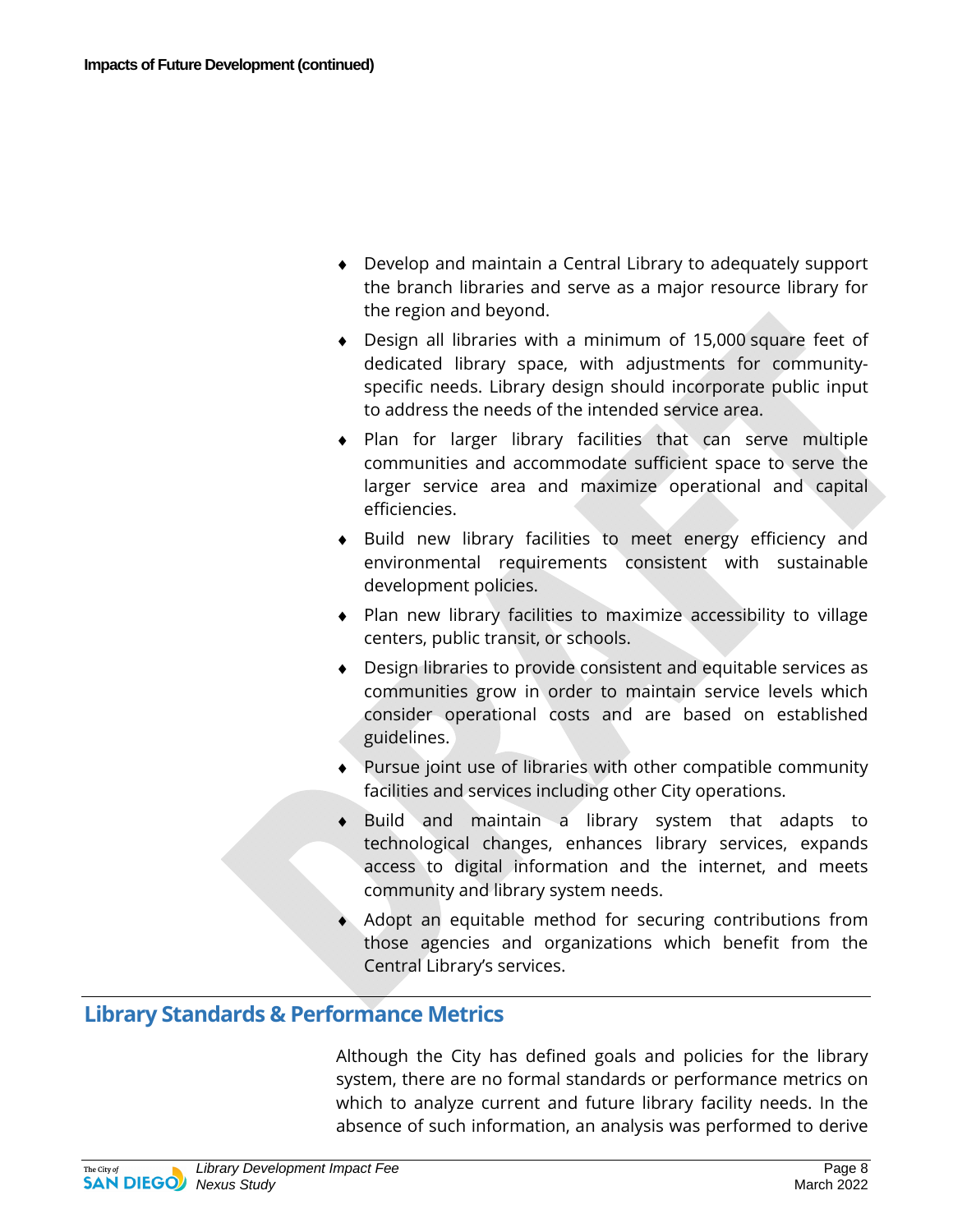suitable standards and metrics based on a select group of highly functioning (well-attended) libraries. Relevant portions of the analysis have been summarized in this section. For additional information, see *Library Development Impact Fee Program – Unit Cost Analysis* (Unit Cost Analysis) prepared by Intersecting Metrics, dated March 16, 2022, included as **Appendix A**, and incorporated herein by reference.

The analysis identified the following capital improvements and features that will contribute to the efficient operation of the City's current and future library system:

- ♦ *Library Buildings*  physical space for collection and other library assets
- ♦ *Meeting Rooms* physical space for meetings and other library programs
- ♦ *Collection*  items and resources physically available at library or through digital access
- ♦ *Technology Seats* computer terminals and similar technologies providing access to digital collection, internet, and other resources
- ♦ *Idea Labs* multimedia labs with digital and physical technologies (e.g., 3D design software, audio visual recording and editing equipment, coding software, graphic design software, 3D printers, etc.)
- ♦ *Central Warehouse* physical space to store and house collection items, repository for distribution of items to branches
- ♦ *Delivery Vehicles* vehicles to collect and distribute items between central warehouse and branches
- ♦ *Sorting Equipment* equipment to catalogue, track and sort items arriving and departing central warehouse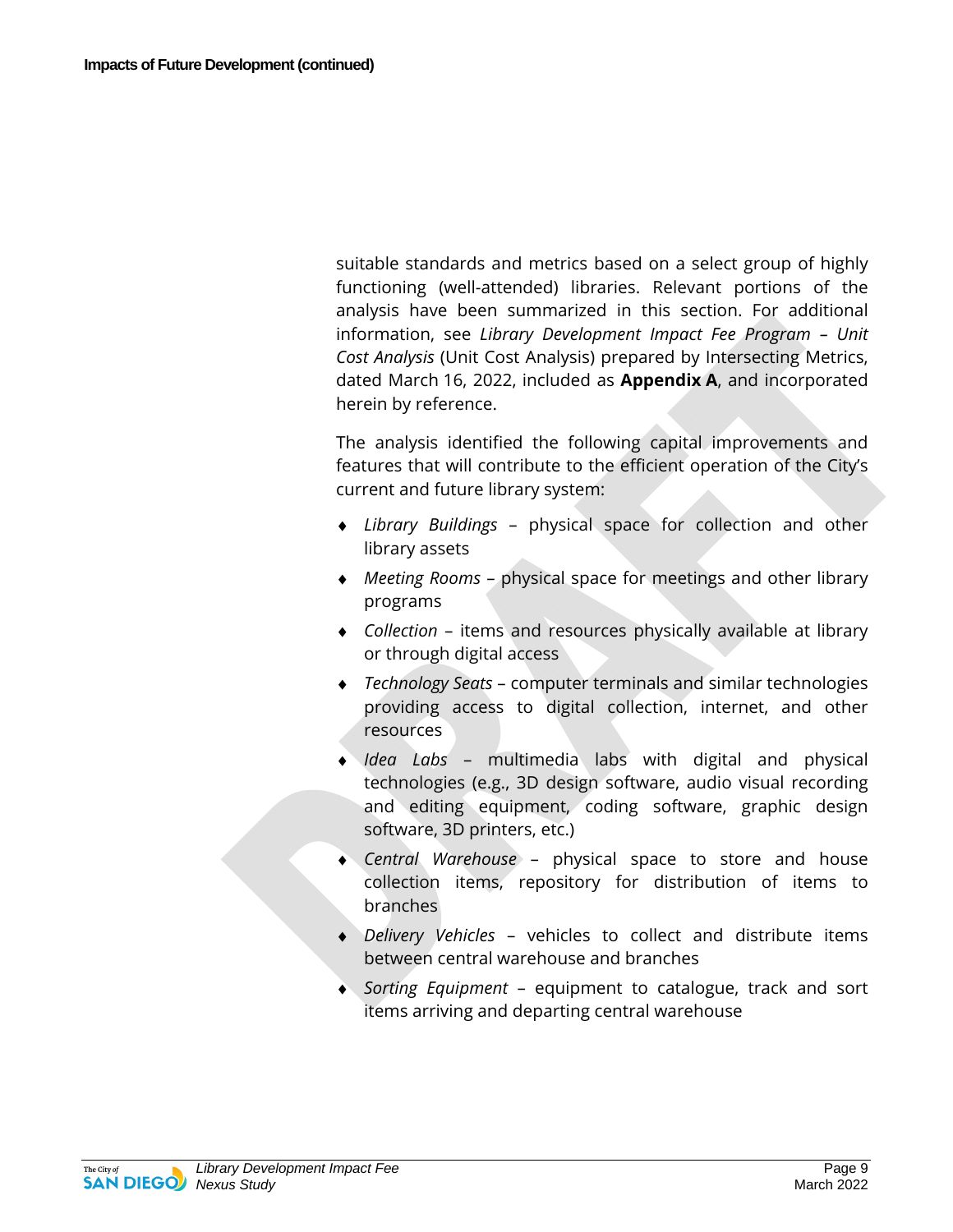The corresponding service population (residents and employees) calculated for each identified library improvement is presented in **Table 1** below.

|                         | <b>IMPROVEMENTS</b>     | <b>SERVICE</b><br><b>REQUIREMENTS</b> |  |
|-------------------------|-------------------------|---------------------------------------|--|
| <b>CURRENT SERVICES</b> | Library Buildings       | 433 sq. ft. per 1,000 population      |  |
|                         | Meeting Rooms           | 64 sq. ft. per 1,000 population       |  |
|                         | Collection              | 2,268 items per 1,000 population      |  |
|                         | <b>Technology Seats</b> | 1 seat per 1,220 population           |  |
|                         | Idea Labs               | 1 lab per 355,000 population          |  |
| n<br>롧                  | Central Warehouse       | 189 sq. ft. per 1,000 population      |  |
| FUTURE<br>ANCEM         | Delivery Vehicles       | 1 vehicle per 697,500 population      |  |
|                         | Sorting Equipment       | 1 sorter per 2,790,000 population     |  |

#### **TABLE 1: Library Improvements and Service Population**

SOURCE: See **Table 5**, *Library Development Impact Fee Program – Unit Cost Analysis* (prepared by Intersecting Metrics; March 16, 2022), included as **Appendix A**.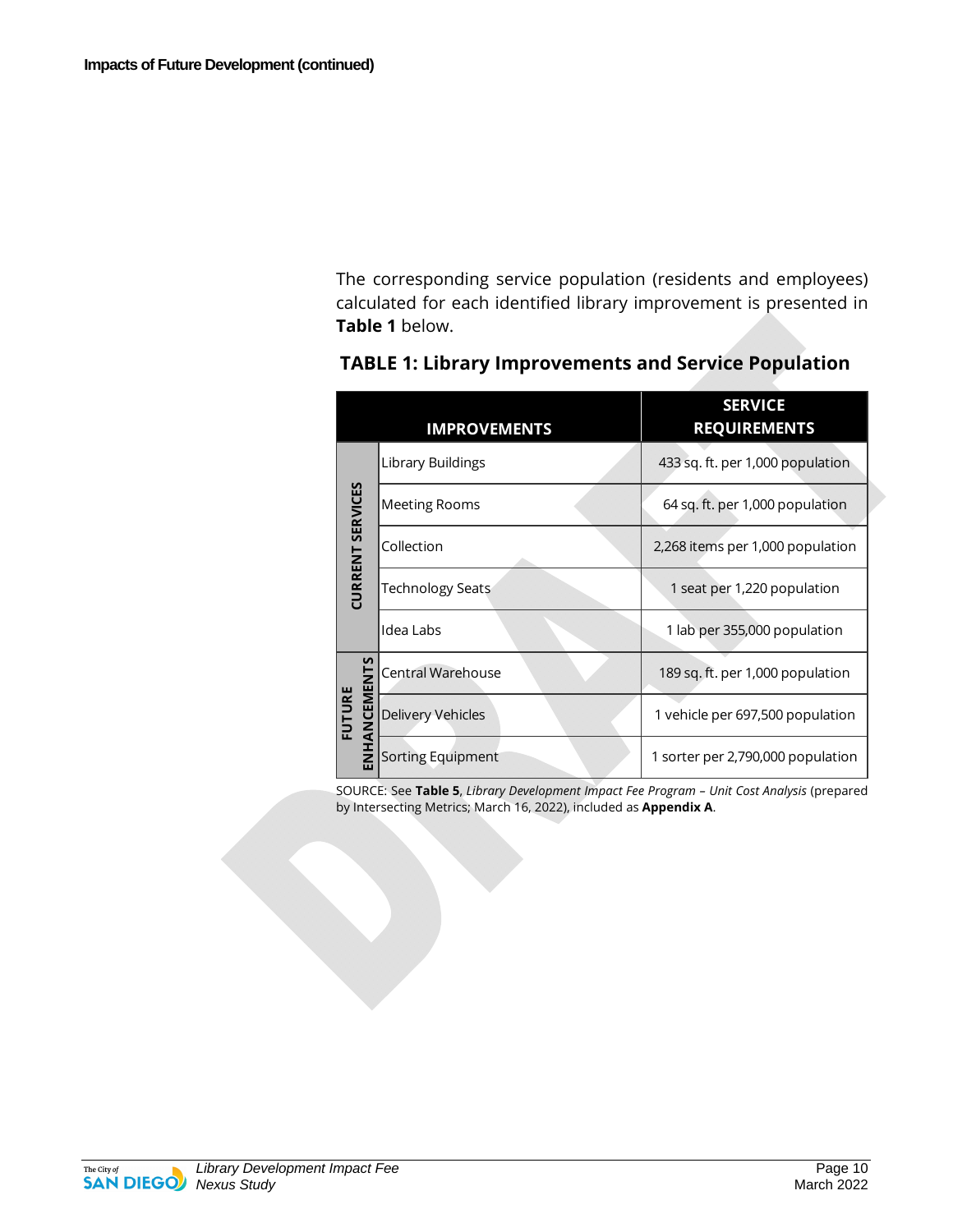### **Improvements to Reduce Impacts**

#### **Standards-Based Program**

In general, impact fee programs can be divided into one of two methodological categories, namely: (1) *Plan-based* programs, and (2) *Standards-based* programs. *Plan-based* programs are driven by a defined set of projects, whereas *standards-based* programs are focused on achieving a defined standard or level of service. Although both methodologies are equally valid, one may have certain advantages (or disadvantages) as compared to the other depending on the unique circumstances involved (e.g., type of improvements, state of current infrastructure, projected growth remaining, etc.).

The proposed Library DIF has been developed under a *standards-based* methodology, using the standards set forth in the General Plan, Master Plan Framework, and Unit Cost Analysis. The benefits of using a *standards-based* methodology include:

- Greater flexibility to adapt to change
- Validity not tied to a static list of projects
- Citywide standard objectively measureable

#### **Library Improvements**

The library improvements to be funded by the proposed Library DIF fall into two categories: (1) improvements needed to maintain the existing level of service, and (2) future enhancements to better serve existing and future service populations. **Table 2** (on the following page) summarizes the types of improvements, and associated costs, used to develop the Library DIF.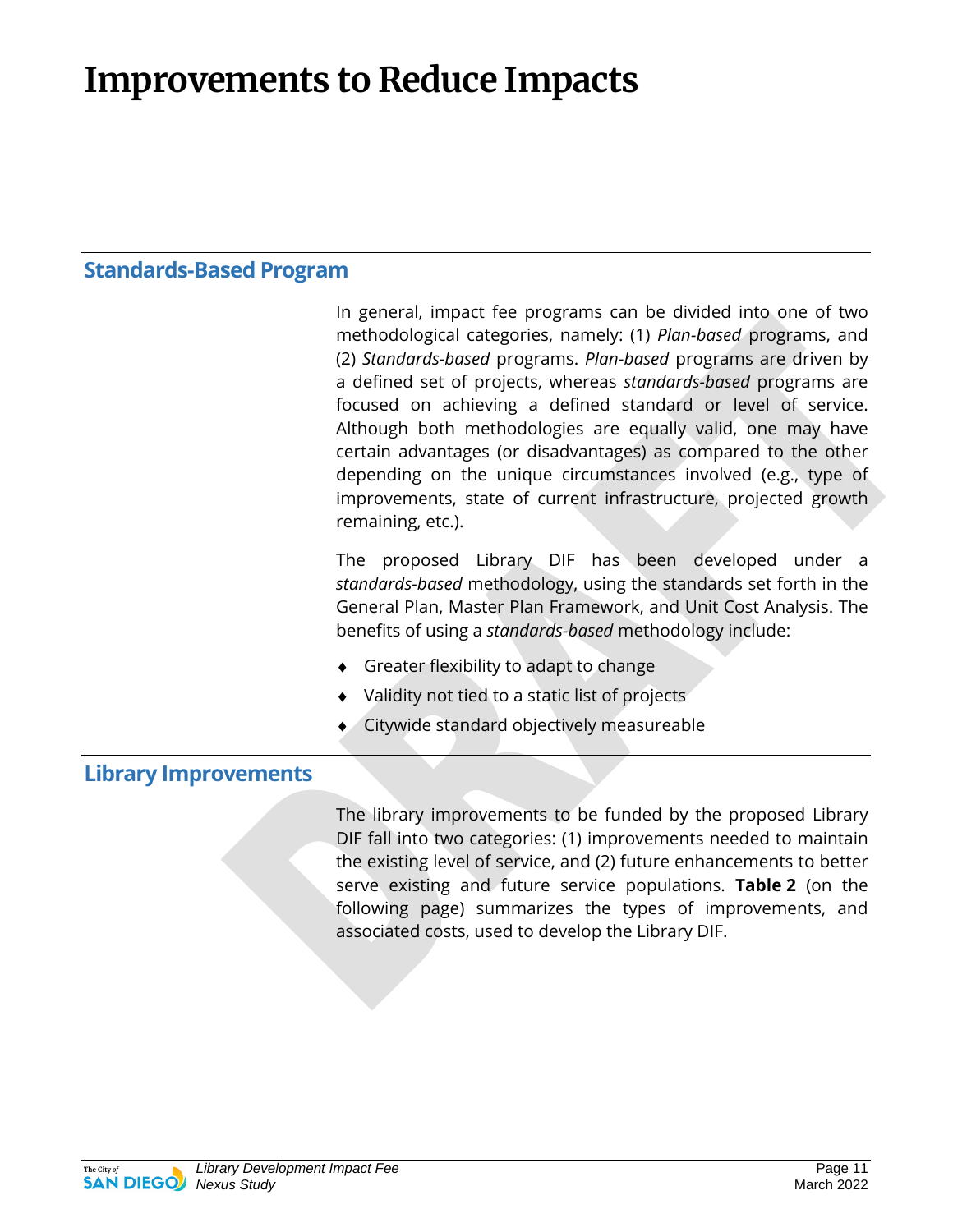|                                   | <b>IMPROVEMENTS</b>     | <b>UNIT COST</b>     | <b>COMMENTS</b>                                                |
|-----------------------------------|-------------------------|----------------------|----------------------------------------------------------------|
| <b>SERVICES</b><br><b>CURRENT</b> | Library Buildings       | \$1,550 per sq. ft.  | Includes land, furniture and fixtures                          |
|                                   | <b>Meeting Rooms</b>    | \$1,550 per sq. ft.  | Includes land, furniture and fixtures                          |
|                                   | Collection              | \$24.00 per item     | Includes physical and digital items                            |
|                                   | <b>Technology Seats</b> | \$9,501 per seat     | Includes backend infrastructure                                |
|                                   | Idea Labs               | \$34,616 per lab     | Includes furniture, equipment and software                     |
| ANCEMENTS<br><b>FUTURE</b><br>롭   | Central Warehouse       | \$373 per sq. ft.    | Assumes purchase of an existing building, not new construction |
|                                   | Delivery Vehicles       |                      | \$150,000 per vehicle Assumes zero-emission vehicles           |
|                                   | Sorting Equipment       | \$500,000 per sorter |                                                                |

#### **TABLE 2: Summary of Improvements & Unit Costs**

SOURCE: See **Table 6**, *Library Development Impact Fee Program – Unit Cost Analysis* (prepared by Intersecting Metrics; March 16, 2022), included as **Appendix A**.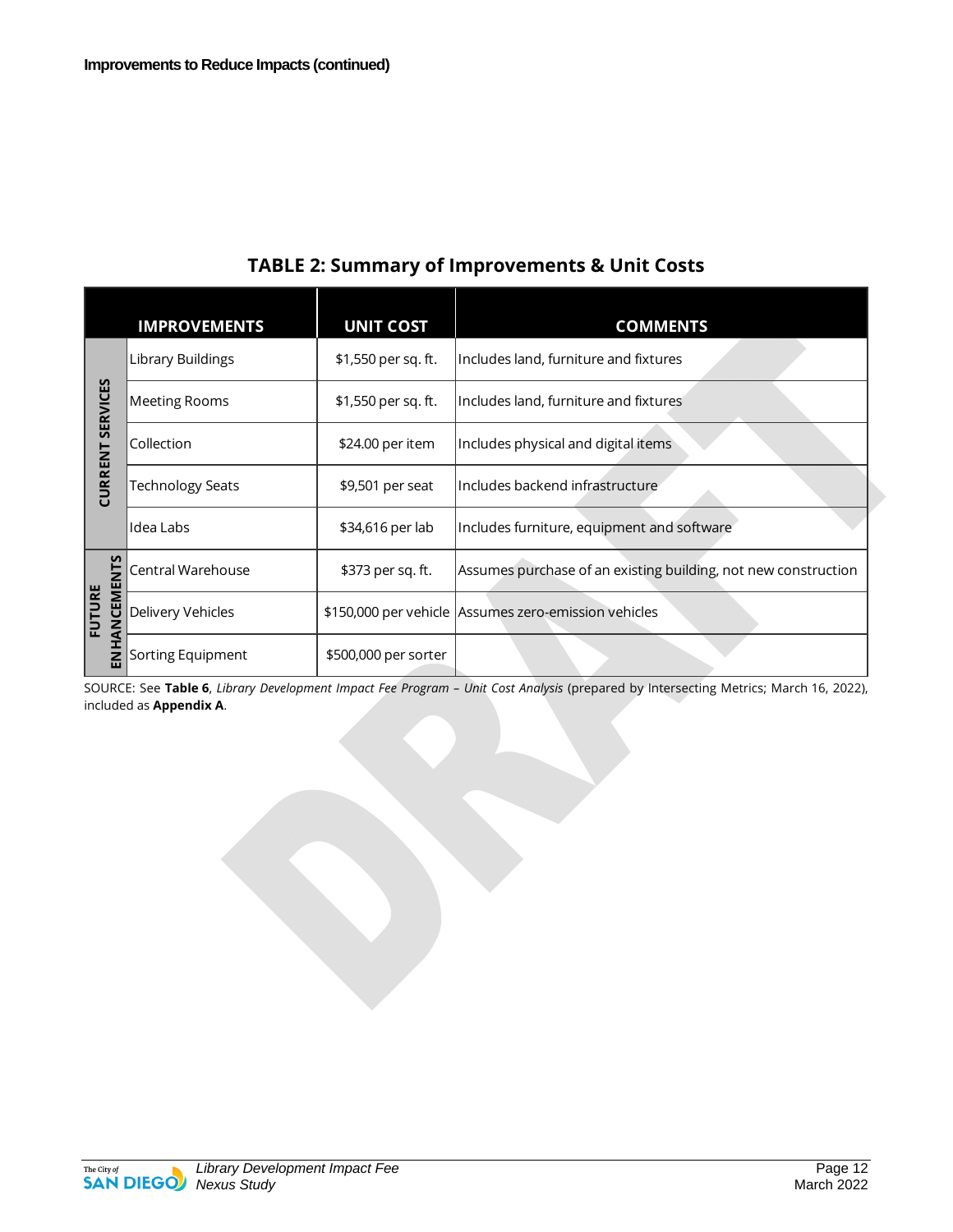### **Fee Rate Calculation**

#### **Facilities Cost Analysis**

The Unit Cost Analysis identifies the cost of existing improvements and future enhancements, and allocates those costs based on service population. The cost to maintain the current level of service for library services was derived from existing improvements and current service population. Future service enhancements and corresponding costs were allocated to both existing and future service populations in order to assign a reasonable "fair-share" to future growth. In doing so, it is recognized that these future enhancements benefit both existing and future service populations, and future growth will not be burdened with the full cost of implementing such enhancements.

**Table 3** summarizes the proposed library improvements, and resultant cost per service population.

|                                   | <b>IMPROVEMENTS</b>     | <b>SERVICE</b><br><b>REQUIREMENTS</b> | <b>UNIT COST</b>      | <b>COST/SERVICE</b><br><b>POPULATION</b> |
|-----------------------------------|-------------------------|---------------------------------------|-----------------------|------------------------------------------|
| <b>SERVICES</b><br><b>CURRENT</b> | Library Buildings       | 433 sq. ft. per 1,000 population      | \$1,550 per sq. ft.   | \$671.15                                 |
|                                   | <b>Meeting Rooms</b>    | 64 sq. ft. per 1,000 population       | \$1,550 per sq. ft.   | \$99.20                                  |
|                                   | Collection              | 2,268 items per 1,000 population      | \$24.00 per item      | \$54.43                                  |
|                                   | <b>Technology Seats</b> | 1 seat per 1,220 population           | \$9,501 per seat      | \$7.79                                   |
|                                   | Idea Labs               | 1 lab per 355,000 population          | \$34,616 per lab      | \$0.10                                   |
| ANCEMENTS<br>FUTURE<br>롪          | Central Warehouse       | 189 sq. ft. per 1,000 population      | \$373 per sq. ft.     | \$70.50                                  |
|                                   | Delivery Vehicles       | 1 vehicle per 697,500 population      | \$150,000 per vehicle | \$0.22                                   |
|                                   | Sorting Equipment       | 1 sorter per 2,790,000 population     | \$500,000 per sorter  | \$0.18                                   |
|                                   |                         |                                       | <b>TOTAL</b>          | \$903.57                                 |

#### **TABLE 3: Improvements & Cost Per Service Population**

SOURCE: See **Table 7**, *Library Development Impact Fee Program – Unit Cost Analysis* (prepared by Intersecting Metrics; March 16, 2022), included as **Appendix A**.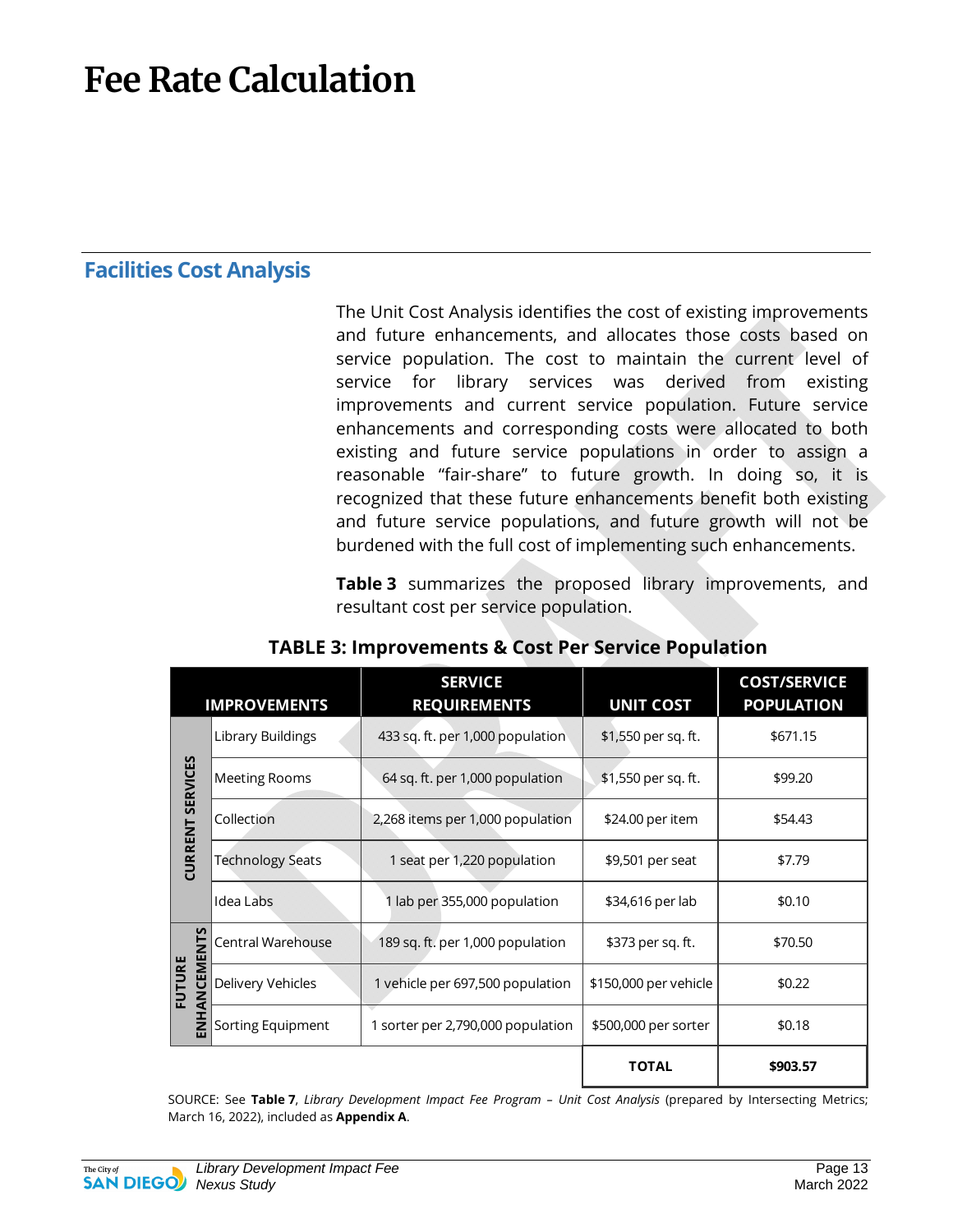#### **Maximum Allowable Fee Rates**

This Nexus Study and accompanying technical analyses support a maximum allowable fee rate of \$903.57 per capita of service population citywide. These amounts assume that programmatic improvements will be implemented citywide in a manner consistent with the goals, objectives and criteria set forth in the General Plan, Master Plan Framework, and relevant City policies. This assumption is both fair and reasonable, and is consistent with achieving overall program objectives in a fiscally prudent and cost-effective manner.

The fees applicable to residential and non-residential land uses should be calculated and implemented in a manner reflective of the corresponding service populations reasonably assigned to such land uses.

#### **Annual Cost-Indexing**

The unit costs contained in this report are based on a "Los Angeles Construction Cost Index" (LACCI) of 13,341.33 (*Engineering News Record*; March 2022). It is recommended that the fee rates be indexed annually in order to keep up with future increases in the cost of construction.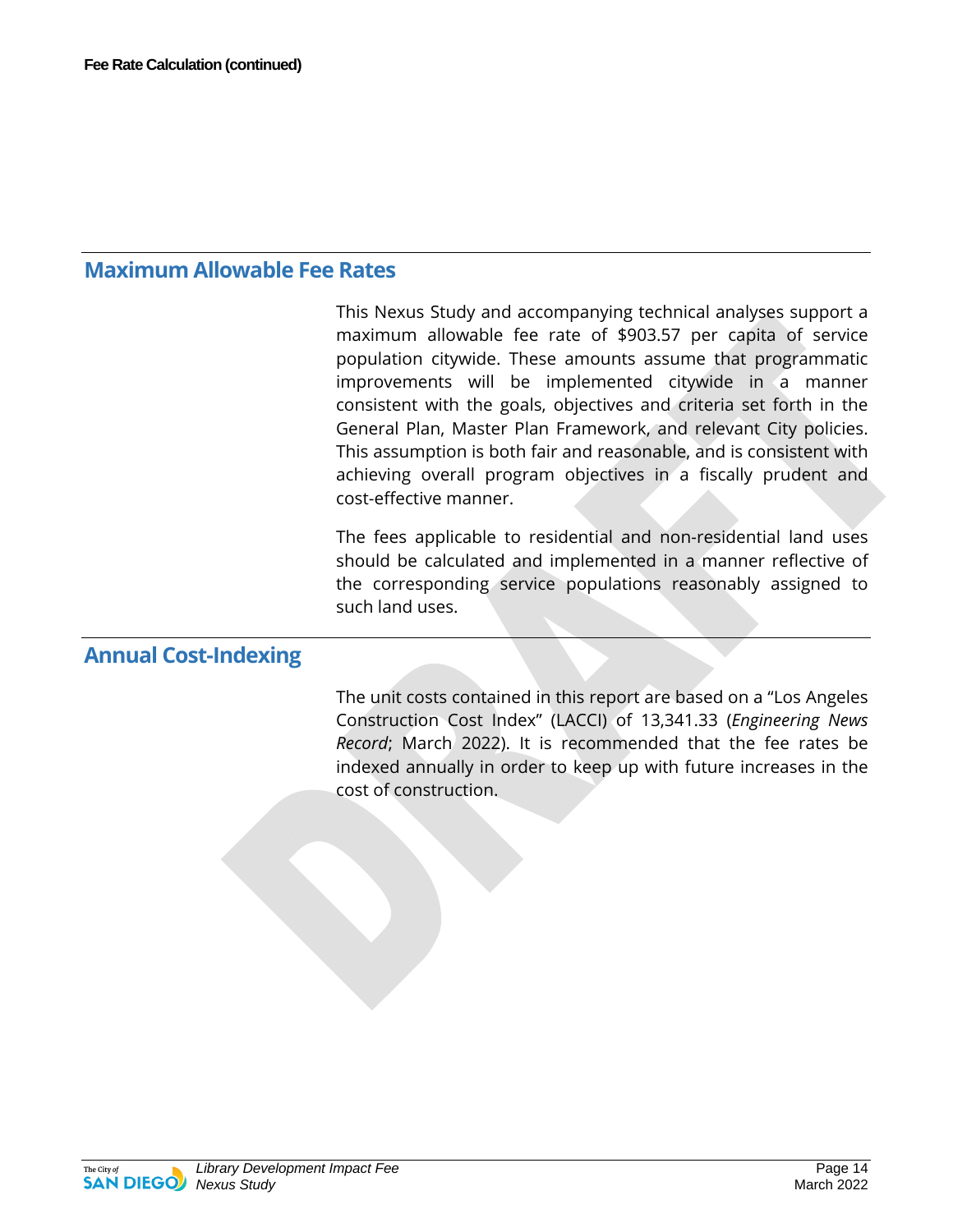### **Program Implementation**

#### **Statement of Findings**

The following information is provided to assist the City with satisfaction of the requisite statutory findings contained in §66001 of the *Mitigation Fee Act* with regard to implementation of the proposed Library DIF:

**Purpose of the Fee.** The purpose of the fee is to fund library improvements needed to serve the additional population associated with new development in the City. This purpose is consistent with the goals and policies set forth in the General Plan, Master Plan Framework and the requirements of SDMC §142.0640.

*Use of the Fee*. The fee will be used to fund library improvements throughout the City in a manner consistent with the goals and policies set forth in the General Plan and Master Plan Framework.

*Reasonable Use (Benefit)*. Future development will require additional investments in library facilities to maintain defined Citywide service levels. The fees would be used solely for this purpose, in a fiscally prudent and cost-effective manner, consistent with goals and policies set forth in the General Plan and Master Plan Framework.

*Reasonable Need (Burden)*. Future development will require additional investments in library facilities to maintain defined Citywide service levels. As new development will necessitate the need for library investments, the burdens posed are reasonably related to the use of the fee.

*Reasonable Apportionment*. The reasonable relationship between the fee for a specific project and the cost of improvements attributable to the project is described in this Nexus Study and is consistent with the defined standards-based planning criteria.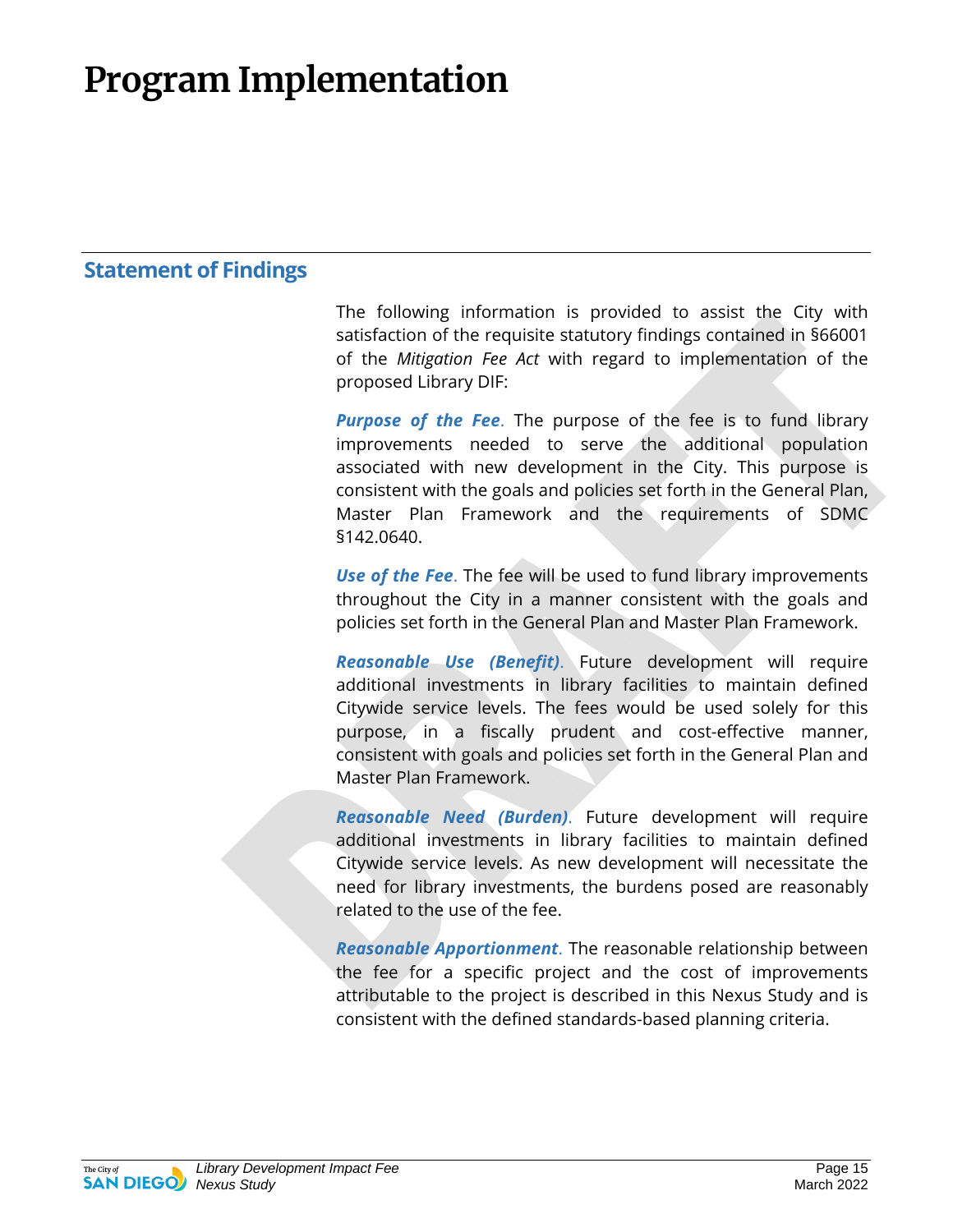#### **Capital Improvement Plan**

With the passage of AB 602, beginning January 1, 2022, large jurisdictions (including the City) are required to adopt a capital improvement plan (CIP) as part of their nexus study (California Government Code §66016.5(a)(6)). Although this Nexus Study has been prepared using a standards-based approach, the collected fees will be used to fund, in whole or in part, City-defined CIP projects in a manner consistent with the improvement types, and relative proportions thereof, identified in this study. The Library component of the City's current CIP, updated annually, is incorporated herein by reference.

#### **Periodic Reporting & Study Updates**

Provisions set forth in §66001(c) and §66006(b)(1)) of the *Mitigation Fee Act* require that each agency imposing an impact fee make specific information available to the public annually within 180 days of the last day of the fiscal year. This information includes the following:

- $\blacklozenge$  A brief description of the type of fee in each account or fund;
- ♦ The amount of the fee;
- ♦ The beginning and ending balance of the account or fund;
- ♦ The amount of the fees collected and the interest earned;
- An identification of each public improvement on which fees were expended and the amount of the expenditures on each improvement, including the total percentage of the cost of the public improvement that was funded with fees;
- An identification of an approximate date by which the construction of the public improvement will commence if the City determines that sufficient funds have been collected to complete financing on an incomplete public improvement;
- ♦ A description of each interfund transfer or loan made from the account or fund, including the public improvement on which the transferred or loaned fees will be expended, and, in the case of an interfund loan, the date on which the loan will be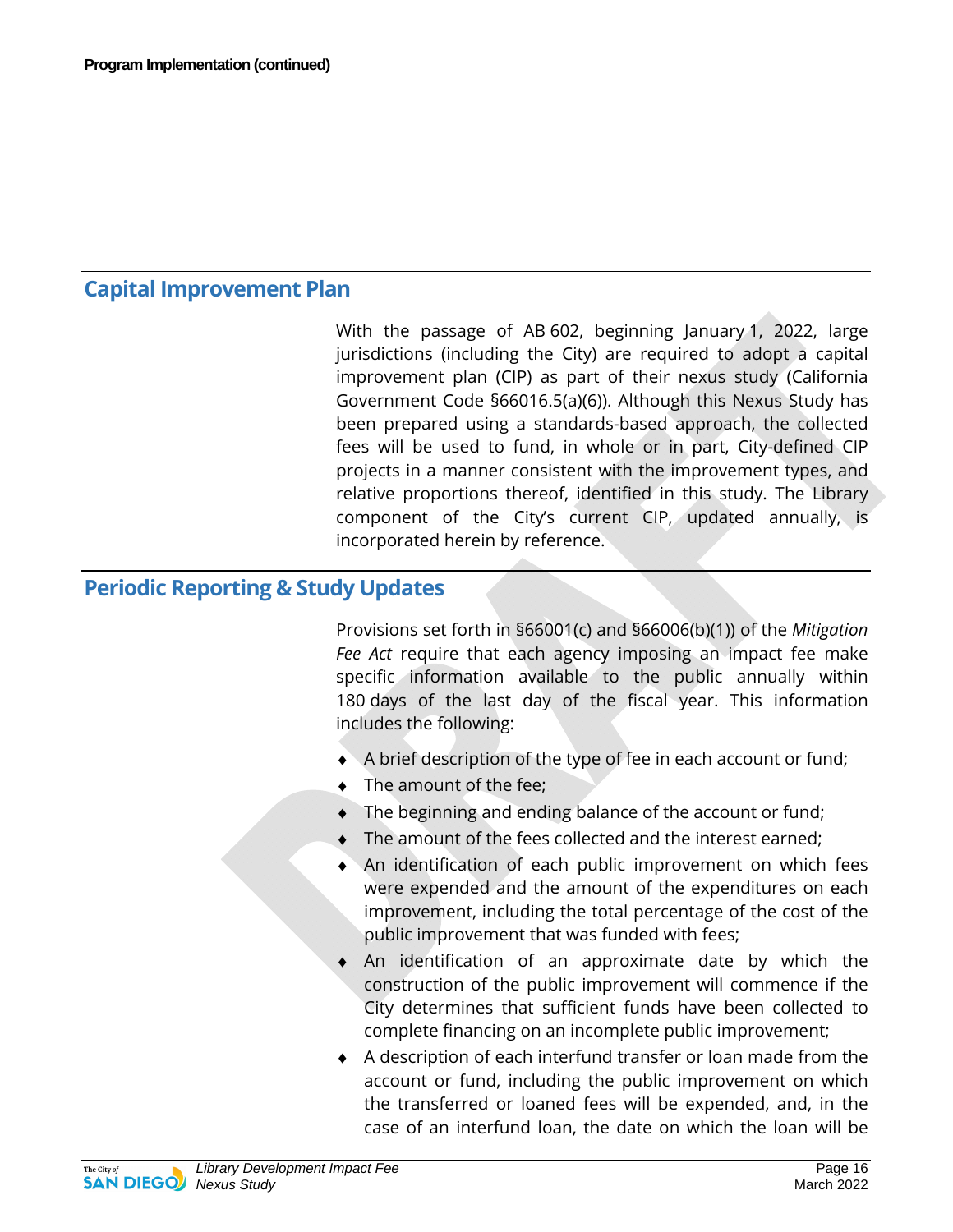repaid, and the rate of interest that the account or fund will receive on the loan; and

♦ The amount of refunds made and any allocations of unexpended fees that are not refunded.

In addition, the provisions set forth in §66001(d) of the *Mitigation Fee Act* require that each agency imposing an impact fee make specific findings every five years following receipt of monies, to the extent that such monies are deposited and remain unspent.

With the passage of AB 602, beginning January 1, 2022, agencies are required to update their nexus studies at least every eight years (California Government Code §66016.5(a)(8)), and make certain information available on the City's internet website (California Government Code §65940.1(a)).

#### **Other Considerations**

#### *Future Project Economics/Viability*

The proposed fee will have an effect on future development. To the extent that the fee provides a mechanism by which development can mitigate, in whole or in part, their library service impacts, projects could benefit by reduced processing times and project costs. Some projects could be adversely impacted by the proposed fee due to location, project type or other factors. An analysis of the economic implications of the proposed fee on a variety of project types and locations could provide additional insight as to project viability and the need for special considerations, if any.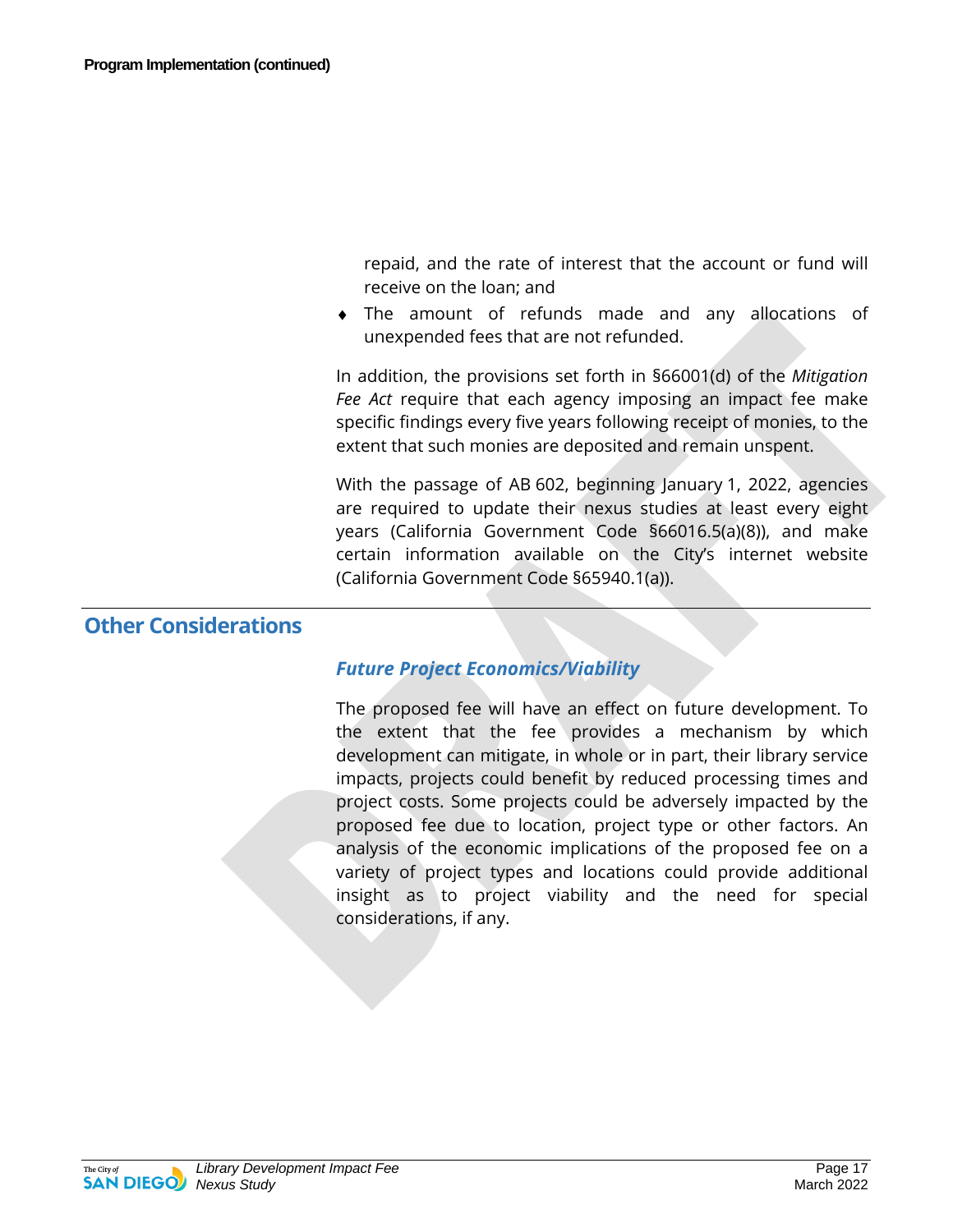#### *Supplemental Funding*

The Library DIF is intended to fund categorically identified facilities, or portions thereof, needed to mitigate, in whole or in part, library service impacts created by future development in the City. Direct impact project mitigation measures and other revenue sources may also be used to augment funding of these facilities. Sources of additional revenue may include, but are not limited to:

- ♦ General and special taxes (including property taxes, and other sales/use taxes)
- ◆ State and federal grant monies
- ♦ General fund

The existence and availability of additional funding sources may help the City leverage their other infrastructure dollars. For example, grant programs often require a high level of difficult-tofind matching funds. Having a Library DIF demonstrates a committed plan of action for facility improvements and the revenues can provide a ready source for matching funds. Both of these factors can provide a competitive edge when vying for grants or other similar allocations.

#### *Inter-Agency & Intra-Departmental Coordination*

Purchase, acquisition, or construction of eligible improvements may involve varying degrees of inter-agency or intra-departmental coordination (e.g., shared assets, etc.). The financial aspects and timing of such activities deserves considerable attention and care.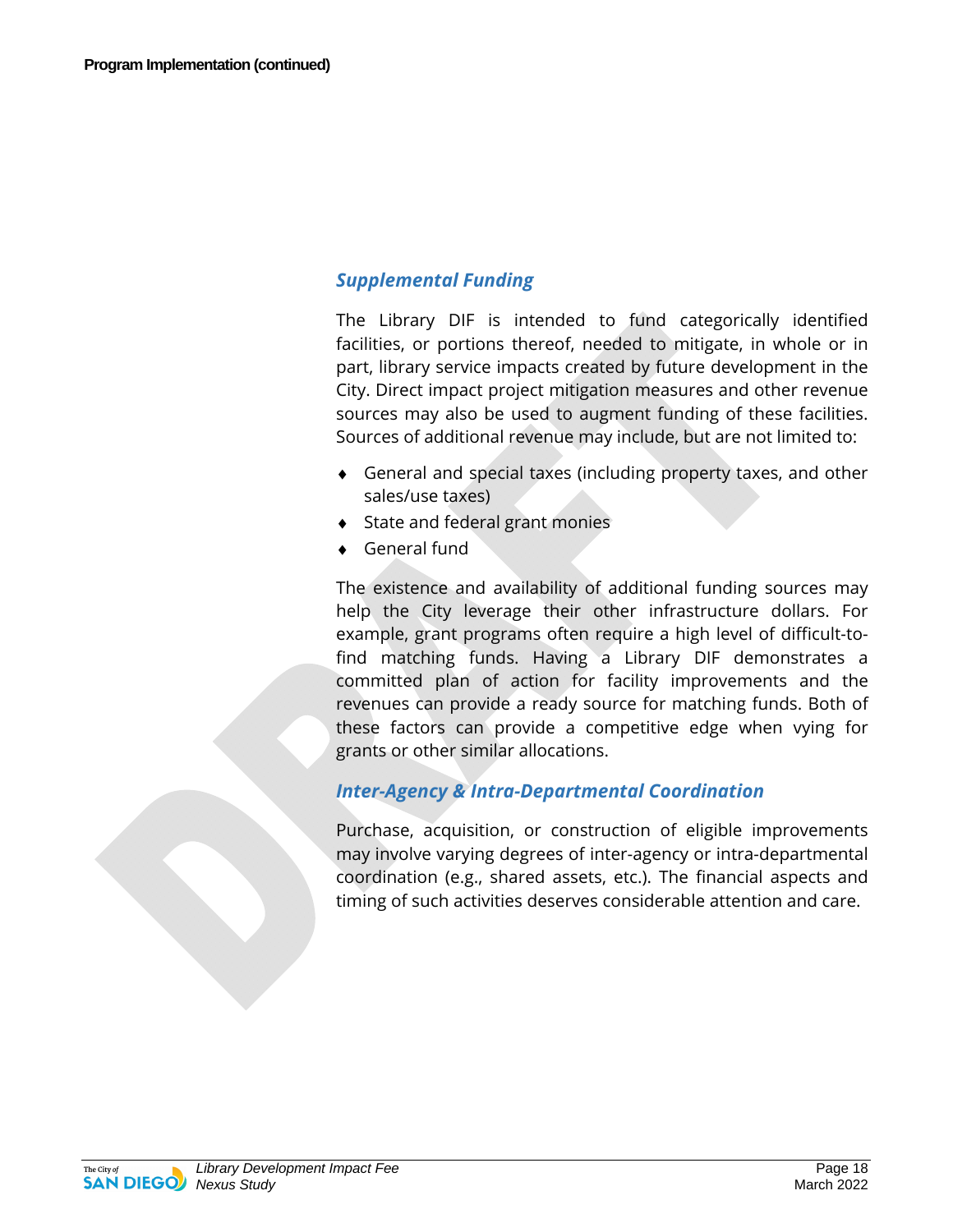### **APPENDICES**